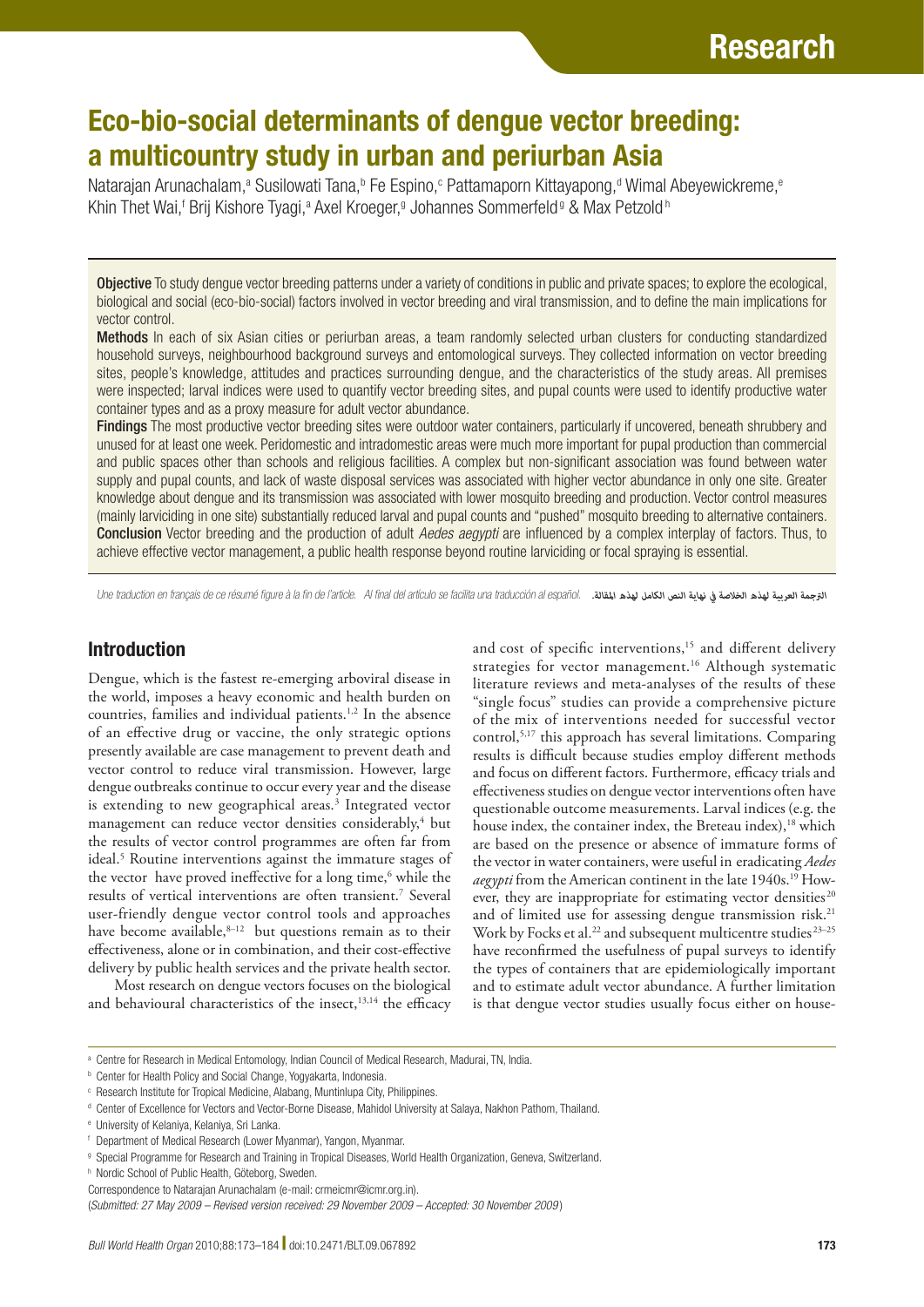#### Fig. 1. Eco-bio-social research on dengue in Asia: a conceptual framework



holds or on defined public spaces<sup>26,27</sup> and therefore lack the analysis of vector production in defined geographical areas (spatial focus). Finally, even though the factors influencing dengue vector densities and ultimately viral transmission are ecological, biological and social (eco-bio-social), as illustrated in Fig. 1, multivariate analyses comprising a combination of these factors have, to our knowledge, not been conducted on a large scale.

For all the reasons cited, we performed a multicountry study focused on geographical areas, including private and commercial premises as well as public spaces and buildings, in six large and middle-sized Asian cities. Its purpose was to answer the following research questions: (i) What is the relative importance of domestic, peridomestic and public spaces for the production of dengue vectors? (ii) What ecological, biological and social factors determine dengue vector densities and contribute to viral transmission? (iii) What are the main implications for vector control services?

## Methods

#### Study period and sites

The study was designed in Bangkok in 2006 during a protocol development workshop that was attended by all

principal investigators. It was to be conducted in two phases: Phase 1 was the situational analysis that is described in this paper (field studies were carried out in 2007–2008 and the data were analysed in 2008–2009); phase 2 was designed as an intervention study in six sites, with some intervention and some control neighbourhoods and a cluster randomized study design in three sites and a case study design in the other three sites (phase 2 studies started in 2009). The following six study sites were chosen on the basis of their dengue case load over the preceding three years and their accessibility to the research teams: large cities in India (Chennai), Indonesia (Yogyakarta), Myanmar (Yangon) and the Philippines (Mutinlupa City), and middle-sized provincial towns and their periurban areas in Sri Lanka (Gampaha district) and Thailand (Chachoengsao province).

#### Sampling

To obtain a representative sample from each urban or periurban area for conducting household surveys, background surveys and entomological surveys, all study sites followed a joint protocol based on area clusters. A cluster was defined as a neighbourhood of around 100 buildings, including private households, commercial buildings or restau-

rants, with public spaces between them or around them. Public spaces in this study were defined as public streets or pathways, green areas for leisure (parks) or religious worship, abandoned areas and dumping grounds, public buildings like schools or hospitals, religious buildings such as temples, churches or mosques, or private businesses.

To obtain a sample of clusters, we created a map of each study site using Google Earth software (Google Inc., Mountain View, CA, United States of America) 28 and placed a grid on it with 200 squares. We then numbered the squares and used simple random numbers to select 20 in India, Myanmar and Sri Lanka and 12 in Indonesia, the Philippines and Thailand. The sample size in each site was calculated as required for the cluster randomized intervention studies to be conducted during phase 2 of this research project. It was based on a post-intervention cross-sectional comparison of the number of pupae per person in the intervention and control clusters using a two-level hierarchical model with clustering at the neighbourhood level. The sample size reflected a desired power of 80% with the significance level set at 5%. The mean number of pupae per person in control and intervention clusters was assumed to be 3.0 and 0.3, respectively, based on previous studies.<sup>11</sup> For a negative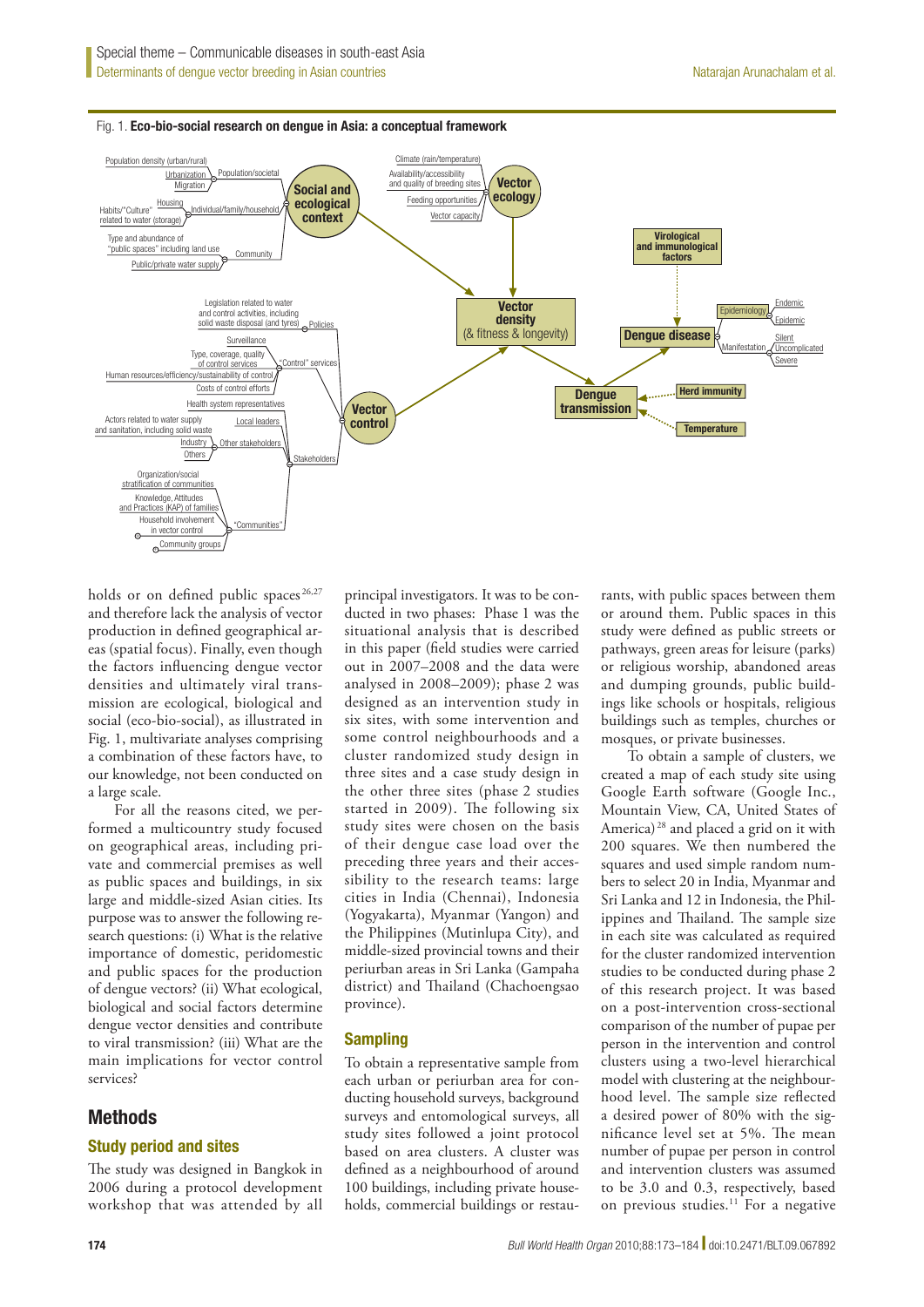binomial distribution with a dispersion coefficient of 0.02 and an intracluster coefficient of 0.05, 8.9 clusters with 100 households per cluster were needed per study arm, so the number was increased to 10 per study arm (i.e. 20 clusters per study site). We assumed a negative binomial distribution to ensure a large enough sample, even if it was not clearly needed. However, in those sites in the second phase of the study in which a case-study design was to be used to analyse the processes and outcomes of policy interventions, a sample of 12 clusters per site was deemed sufficient. For analysis at the household level, this sample size would yield short 95% confidence intervals  $(CIs).$ 

#### Cluster definition

On the grid we identified the southeastern corner of each of the selected squares and physically located this point in the city using a global positioning system. We then located the street intersection nearest to this point and made the intersection the bottom left hand corner of a square or rectangle containing the desired sample of approximately 100 buildings. Starting from the intersection, a researcher identified the closest crossing of two streets, one of them representing the vertical line of the square on the map and the other the horizontal line. A researcher then walked roughly 100 metres (m) along the horizontal line or street, turned left and, looking into the "vertical" direction, identified a street parallel to the first vertical street, thereby obtaining a U-shaped form. The researcher then looked for 100 buildings (houses, flats, small business units) within the Ushaped area and, once s/he had found all 100 of them, closed the U and bordered the cluster on the map. A simple map was drawn for orientation. If the square fell over a football ground, large park or any open public space, the next corner of an intersection was used to construct the U. All houses as well as public and private open spaces were included in the cluster analysis.

#### Surveys *Household survey*

A demographic and knowledge, attitude and practice survey was carried out together with a larval/pupal (entomological) survey, usually simultaneously

but in some cases with an intervening short time interval. After pilot testing the jointly developed questionnaire in each site, the corrected and agreed on final version was administered to the most senior household member in 6000 households in India, Myanmar and Sri Lanka and in 3391 households in Indonesia, the Philippines and Thailand by trained interviewers from universities or research institutions (4 to 8 per site). The interviewers used the structured questionnaire to obtain information on interviewees' demographic characteristics, their knowledge about dengue and its prevention, and their perceptions of and attitudes towards dengue risk and current dengue prevention efforts. There were also questions about housing conditions (purpose of building, number of floors, construction material, protection of windows, characteristics of the peridomestic area; water supply and storage, container management, toilets, waste disposal) and other environmental factors (trees or bushes around the house). An observational checklist was used to gather additional information.

#### *Cluster background survey*

A cluster (neighbourhood) background survey instrument was developed, pilot tested in each site and subsequently used to gather detailed information on the selected clusters and adjacent areas. Team members recorded cluster size in square metres  $(m<sup>2</sup>)$  using handheld global positioning system (GPS) devices, as well as human population density (through the household survey), infrastructure (water, electricity, construction materials of houses and roads), distribution of public and residential areas and of sunny and shaded places, and other contextual factors, such as the characteristics and purpose of green areas, religious buildings, market places, schools, hospitals and other public spaces. They also recorded the source of water supply; the existence of sanitation facilities in and around the house; the presence near the house of solid waste that could collect rainwater; other potential *Aedes* breeding/resting places inside and outside the house; and the distance between the house and the nearest source of water (if available). A GPS was used to determine the location of the houses, public spaces and water collection areas.

#### *Entomological survey*

During the wet season larval/pupal surveys were conducted according to standard practice by 2 to 6 university or vector control staff members who were trained in the use of the common pilot tested data collection instrument. In each cluster, intradomestic and peridomestic spaces as well as public (nonhousehold) spaces were inspected. Containers were classified according to type, source of water, capacity, presence of a proper lid, proximity to shrubbery, and presence of larval control measures. Only containers with water were examined. The surveyor determined the presence or absence of *Aedes* larvae in each container and counted all the pupae. In a few sites with large water containers or wells, either the sweeping method or the funnel technique<sup>29</sup> was employed for estimating the number of pupae and a correction factor 30 was sometimes applied to improve the estimated total pupal counts. The sweeping method, in which the larvae are caught with a sweeping net, was used specifically in water drums, whereas the funnel technique, in which a weighted funnel and bottle inverts on entering or exiting the water surface to retain surfacing pupae and larvae, was used in larger containers. A sample of the pupae thus obtained was examined in the laboratory and left to develop into adult mosquitoes, which were then identified by species and sex.

The total number of *A. aegypti*  pupae<sup>22</sup> was used as a proxy indicator for adult dengue vectors; the pupae per hectare index (PHI) as an indicator of pupal production per area (as a proxy for adult mosquito production per area, $27$  and the pupae per container index (PCI) as an indicator of the infestation levels of different container types. In contrast, larval indices were used to analyse preferred breeding places.

## Survey data analysis

All data were double checked by field supervisors before being entered twice, for quality assurance, into EpiData 2.0 (EpiData Association, Odense, Denmark) by trained personnel. All data files were checked and cleaned by data entry supervisors. The data files of all study sites were merged and analysed jointly for different units of analysis: containers (positivity for pupae/larvae, pupal counts, PCI), and study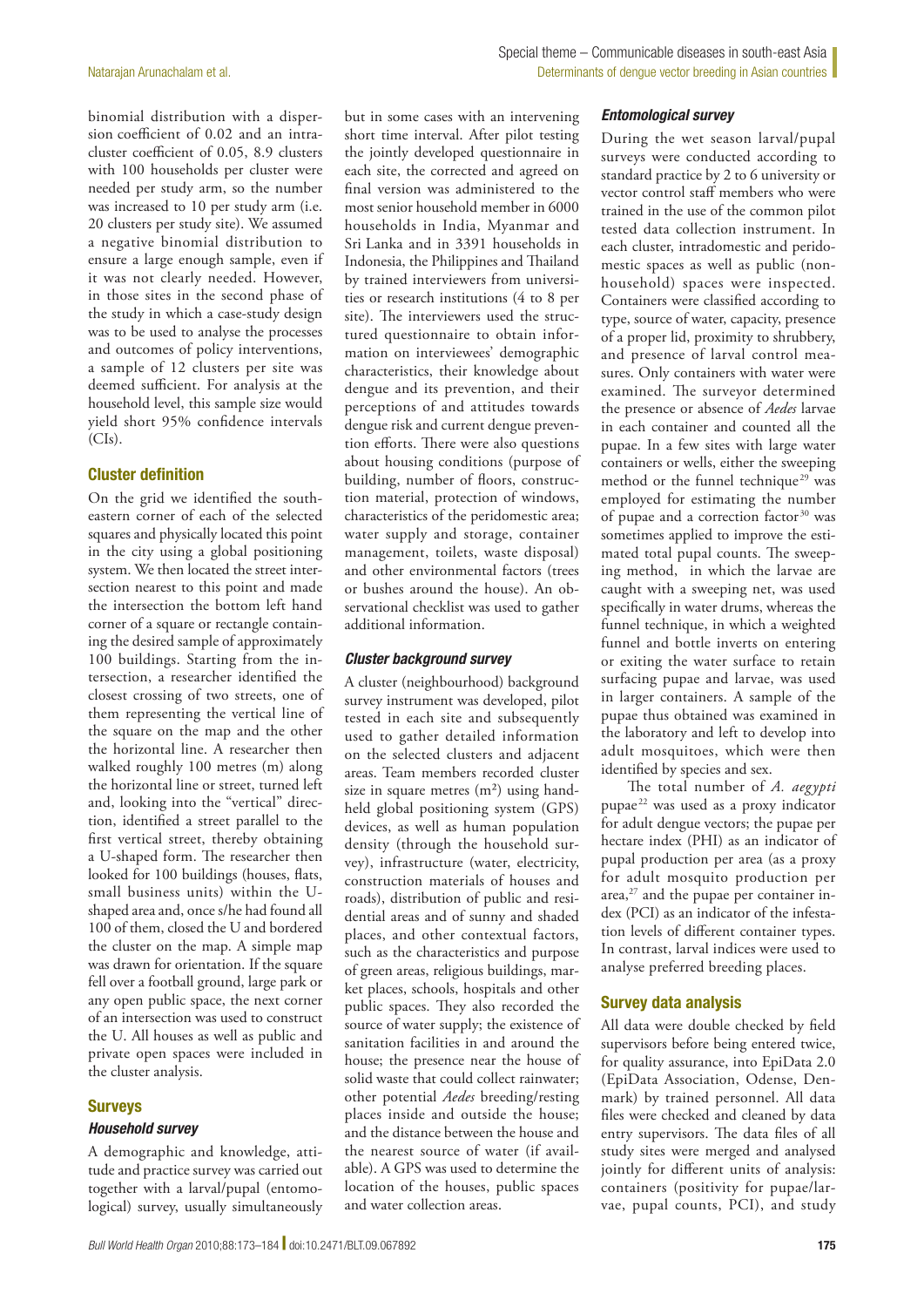| <b>Characteristic</b>                                               | <b>India</b>   | <b>Indonesia</b> | <b>Myanmar</b>  | <b>Philippines</b> | <b>Sri Lanka</b>    | <b>Thailand</b>                 | <b>Total</b> |
|---------------------------------------------------------------------|----------------|------------------|-----------------|--------------------|---------------------|---------------------------------|--------------|
|                                                                     | <b>Chennai</b> | Yogyakarta       | Yangon          | <b>Muntinlupa</b>  | Gampaha<br>district | <b>Chachoengsao</b><br>province |              |
| No. of clusters studied                                             | 20             | 12               | 20              | 12                 | 20                  | 12                              | 86           |
| No. of study<br>households visited                                  | 2000           | 1047             | 2000            | 1144               | 2000                | 1200                            | 9391         |
| No. of cluster dwellers<br>interviewed                              | 9048           | 4744             | 10 488          | 5672               | 8241                | 4168                            | 42 3 61      |
| Average no. of<br>dwellers per household                            | 4.5            | 4.5              | 5.2             | 5.0                | 4.1                 | 3.5                             | 4.5          |
| Per cent of household<br>heads unemployed or<br>unable to work      | 18.7           | 12.9             | $36.3^{b}$      | 13.1               | 20.0                | 7.2                             | 19.7         |
| Per cent of household<br>heads self-employed<br>(mainly commercial) | 17.0           | 22.2             | 22.1            | 7.5                | 7.1                 | 43.0                            | 18.7         |
| Dwellers aged<br>$<$ 15 years $\frac{9}{6}$                         | 1732 (19.1)    | 766 (16.1)       | 1948 (18.6)     | 1511 (26.8)        | 1839 (22.3)         | 730 (17.5)                      | 8566 (20.1)  |
| Most frequent<br>religion (%)                                       | Hindu (85.3)   | Muslim (84.0)    | Buddhist (84.3) | Christian (96.9)   | Buddhist (53.4)     | Buddhist (98.4)                 |              |

Table 1. Characteristics of the study sample<sup>a</sup> in a study of risk factors for dengue vector breeding in six Asian sites, 2006–2009

a Data collected through household survey.

**b** In Myanmar, most respondents were women.

clusters (house index, Breteau index, PHI). Multivariate regression analysis was performed to assess the association between several covariates and the number of pupae per container in the households. Negative binomial regression with a sandwich estimator allowing for clustering at the study cluster level was used. Backward elimination based on significance level was used to select a final model based on a set of potentially important covariates. STATA version 10.1 (StataCorp LP, College Station, TX, USA) was used in the regression analysis.

# **Results**

## Study sample and cluster characteristics

Table 1 presents the characteristics of the study sample, as revealed by the household survey. As shown, 9391 buildings were visited (93.1% of them being private households, 5.8% small private businesses and 1.1% small restaurants), and 42 361 cluster dwellers were interviewed in total. Of respondents in all sites, 88.9% were older than 25 years and 65.7% were females. The occupational profile of the heads of households and the religious affiliations of the families in the six study sites are

also shown in Table 1. Most families lived in crowded conditions, particularly in Yangon (Myanmar).

Table 2 shows the overall infrastructural, socioeconomic and spatial characteristics of the study clusters, as determined by the cluster background survey.

## Knowledge, practices and vector control measures

#### *Knowledge and practices*

Respondents' knowledge about dengue and how it is transmitted was generally very good. As shown in Table 3, all respondents had heard of the disease, except for a few in the Philippines, and the majority knew that dengue was a serious but preventable illness transmitted by mosquitoes. Table 3 provides details on people's knowledge about dengue and how to protect themselves from mosquito bites and keep mosquitoes from breeding in and around houses.

## *Vector control and peoples' expectations*

In all study sites except Myanmar, the main government action against dengue vectors was reportedly fogging (space spraying) with insecticides, followed in frequency by water treatment (Table 3). Container checking and health education were much less frequent. Details on visits by inspectors from the vector control office and people's expectations and suggestions for improving government vector control are provided in Table 3.

#### *Vector abundance and rainfall*

In this study, the most common dengue vector was *A. aegypti. A. albopictus* was identified in Sri Lanka, but only in very small numbers. There was a positive temporal association between rainfall and the number of laboratory confirmed dengue cases reported in all six study sites, but it was less obvious in Gampaha district, Sri Lanka, whose bimodal rainfall pattern made for a more complex association.

## *Vector breeding places*

A total of 46 627 containers holding water were identified during the rainy season in all study sites. Their characteristics in each site are shown in Table 4. The factors associated with increased vector breeding and/or pupal production showed a consistent pattern across sites. On multivariate regression analysis, the number of pupae in household containers showed a strong positive association with the presence of shrubbery above the container; the lack of use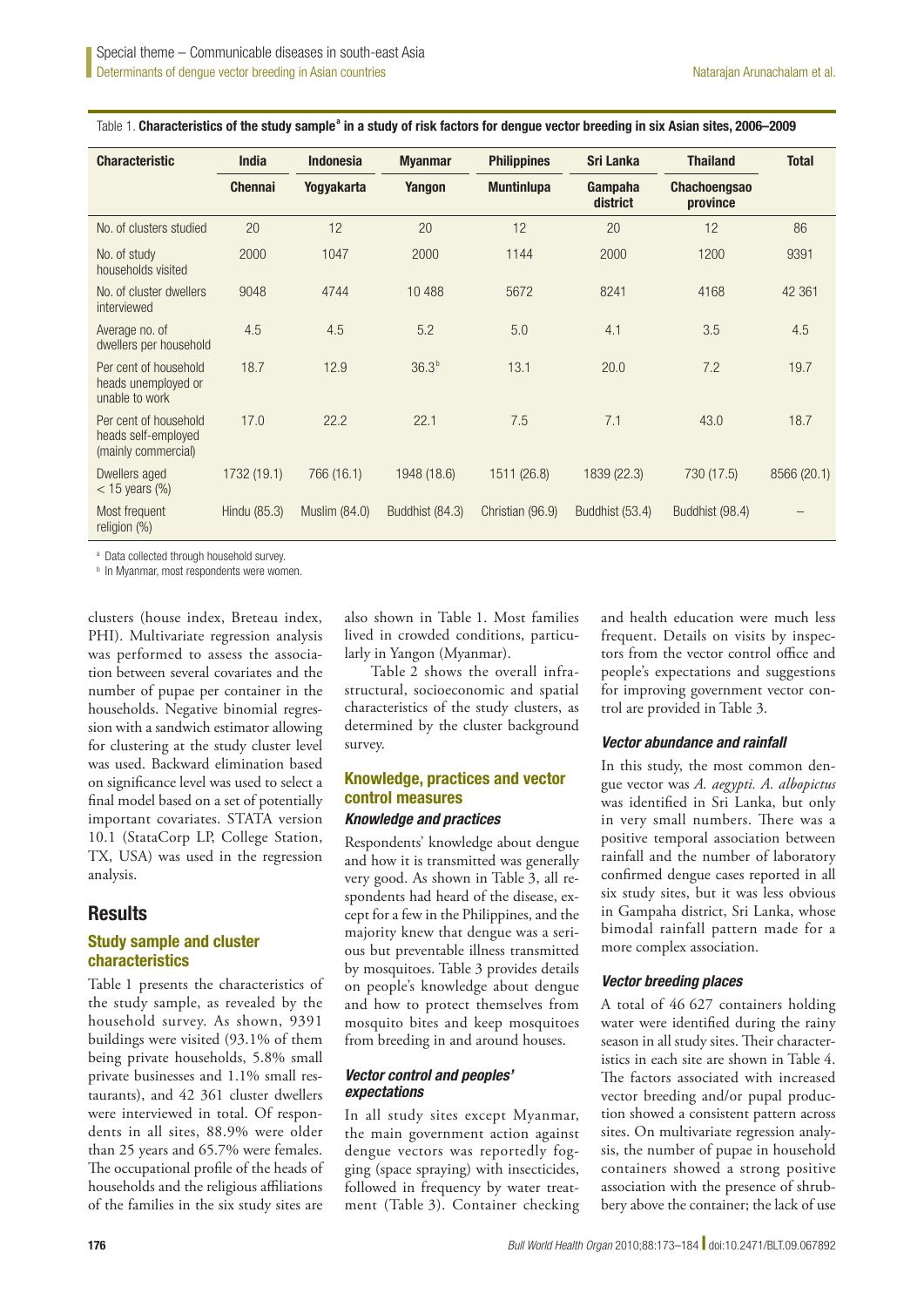#### Table 2. Infrastructural and socioeconomic characteristics of clusters<sup>a</sup> included in a study of risk factors for dengue vector breeding in six Asian sites, 2006–2009

| <b>Characteristic</b>                            | <b>India</b><br>$(n^{b} = 20)$ | <b>Indonesia</b><br>$(n = 12)$ | <b>Myanmar</b><br>$(n = 20)$ | <b>Philippines</b><br>$(n = 12)$ | <b>Sri Lanka</b><br>$(n = 20)$ | <b>Thailand</b><br>$(n = 12)$ |
|--------------------------------------------------|--------------------------------|--------------------------------|------------------------------|----------------------------------|--------------------------------|-------------------------------|
| <b>Infrastructural</b>                           |                                |                                |                              |                                  |                                |                               |
| Per cent of clusters                             |                                |                                |                              |                                  |                                |                               |
| with electricity                                 | 100                            | 100                            | 100                          | 100                              | 100                            | 100                           |
| with paved streets                               | 100                            | 100                            | 75                           | 91                               | 67                             | 100                           |
| with areas for leisure activities                | 35                             | 58                             | 20                           | 53                               | 25                             | 42                            |
| with green areas                                 | 30                             | 50                             | 75                           | 100                              | 70                             | 67                            |
| with marketplaces                                | 47                             | 17                             | 45                           | 42                               | 25                             | 17                            |
| with cemeteries                                  | 20                             | 42                             | $\overline{0}$               | $\overline{0}$                   | 10                             | $\theta$                      |
| with religious sites                             | 100                            | 100                            | 65                           | 83                               | 20                             | 17                            |
| with schools                                     | 80                             | 42                             | 53                           | 100                              | 13                             | 17                            |
| Average no. of school premises per cluster       | $\mathbf{1}$                   | $\mathbf{1}$                   | $\mathbf{1}$                 | $\overline{c}$                   | 0.4                            | 0.2                           |
| <b>Socioeconomic</b>                             |                                |                                |                              |                                  |                                |                               |
| Per cent of clusters                             |                                |                                |                              |                                  |                                |                               |
| that were entirely residential                   | 70                             | 50                             | 75                           | 100                              | 30                             | 25                            |
| that were mixed residential/commercial           | 30                             | 50                             | 25                           | $\Omega$                         | 70                             | 75                            |
| composed of upper middle class                   | 45                             | 42                             | 20                           | 50                               | 10                             | 25                            |
| with a mix of middle and lower class             | 35                             | 58                             | 20                           | $\overline{0}$                   | 80                             | 42                            |
| composed of lower class                          | 20                             | $\overline{0}$                 | 60                           | 50                               | 10                             | 33                            |
| with good/satisfactory housing conditions        | 80                             | 100                            | 95                           | 100                              | 95                             | 83                            |
| with poor housing conditions                     | 20                             | $\overline{0}$                 | 5                            | $\overline{0}$                   | 5                              | 17                            |
| with mostly 1-storey buildings                   | 40                             | 100                            | 70                           | 58                               | 100                            | 8                             |
| with mostly 2-5 storey buildings                 | 60                             | $\Omega$                       | 30                           | 42                               | $\Omega$                       | 92                            |
| where most buildings had patios/gardens          | 32                             | 63                             | 34                           | 36                               | 92                             | 69                            |
| where most buildings had trees/high bushes       | 37                             | 71                             | 26                           | 26                               | 82                             | 55                            |
| with piped water <sup>c</sup>                    | 72                             | 32                             | 11                           | 26                               | 43                             | 90                            |
| with well                                        | $\overline{2}$                 | 72.                            | 86                           | 62                               | 56                             | $\overline{4}$                |
| with indoor toilet/latrine <sup>c</sup>          | 75                             | 89                             | 10                           | 90                               | 43                             | 92                            |
| with solid waste collection at least once a week | 80                             | 100                            | 100                          | 83                               | 40                             | 100                           |
| with visible garbage dumps                       | 35                             | 42                             | 70                           | 33                               | 70                             | 27                            |
| with tyre capping facilities                     | 25                             | 100                            | 35                           | 25                               | 15                             | $\overline{0}$                |
| with visible open water pools                    | 30                             | $\overline{0}$                 | 40                           | 50                               | 35                             | 33                            |
| <b>Mean distance between buildings (metres)</b>  | $\overline{0}$                 | 2.4                            | 7.6                          | 3.3                              | 10.2                           | 9.0                           |

a Data collected through cluster background survey unless otherwise indicated.

*n* is the number of clusters studied.

c Data collected through household survey.

of the container for the previous 7 days or more, and the complete or partial absence of a container cover (Table 5). Across all sites the pupal production was considerably higher in rainwater and outdoor containers compared to tap water and indoor containers, but in the regression analysis the type of water (rain or tap) and the location of the container (indoors or outdoors) were no longer significantly associated with the number of pupae per container.

#### *Container treatment*

In Thailand, 61.8% of 7802 water containers were treated with *Bacillus thuringiensis* israelensis and Temephos

just before the entomological survey to reduce larval/pupal infestation and pupal counts. The measure was highly effective, as evidenced by the results: 3.7% of treated containers versus 13.8% of untreated containers were positive for pupae and/or larvae (*P* < 0.001). In the other five study sites, water containers had not been treated by government vector control services in the recent past.

## *Productive containers in public versus private spaces*

Of the 1982 public spaces in the study clusters, most were public or religious buildings (Indonesia, Myanmar, the Philippines and Thailand), private businesses (India) or dumping grounds, and other abandoned areas (Sri Lanka) (Table 6).

Roughly half of the water containers in public spaces were indoors; 65.7% were filled with tap water and the remainder, with rainwater. Public spaces had much fewer water-filled containers than private spaces (1982 versus 46 627), but the container index (per cent of water containers with *Aedes* larvae) was similar, or even somewhat higher in public spaces (in India and the Philippines). However, overall pupal production (as an indicator of vector abundance or density) was much higher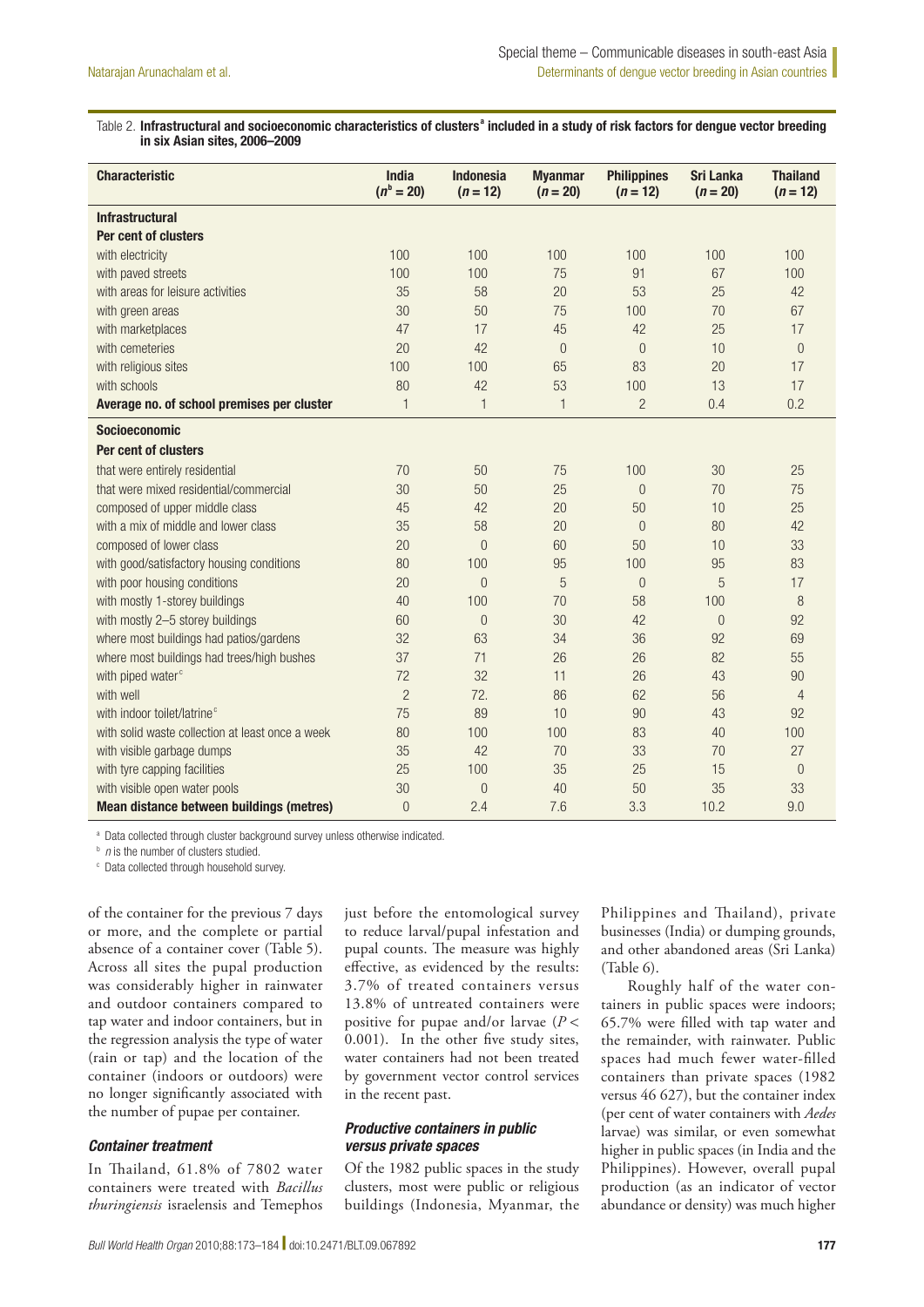#### Table 3. Knowledge and practices surrounding dengue and dengue prevention<sup>a</sup> in a study of risk factors for dengue vector breeding in six Asian sites, 2006–2009

|                                                                  | <b>Site</b>                    |                                |                              |                                  |                                | <b>Total</b>                  |                |
|------------------------------------------------------------------|--------------------------------|--------------------------------|------------------------------|----------------------------------|--------------------------------|-------------------------------|----------------|
|                                                                  | <b>India</b><br>$(n^{b} = 20)$ | <b>Indonesia</b><br>$(n = 12)$ | <b>Myanmar</b><br>$(n = 20)$ | <b>Philippines</b><br>$(n = 12)$ | <b>Sri Lanka</b><br>$(n = 20)$ | <b>Thailand</b><br>$(n = 12)$ |                |
| <b>Knowledge</b>                                                 |                                |                                |                              |                                  |                                |                               |                |
| Per cent of cluster dwellers who                                 |                                |                                |                              |                                  |                                |                               |                |
| had heard about dengue                                           | 94                             | 98                             | 100                          | 66                               | 99                             | 100                           | 93             |
| considered dengue serious                                        | 63                             | 97                             | 80                           | 98                               | 97                             | 94                            | 88             |
| knew that mosquitoes transmit dengue                             | 55                             | 90                             | 79                           | 52                               | 93                             | 90                            | 77             |
| knew that dengue is preventable                                  | 55                             | 93                             | 93                           | 97                               | 92                             | 96                            | 88             |
| knew that mosquitoes develop from<br>eggs/larvae                 | 33                             | 86                             | 89                           | 79                               | 91                             | 79                            | 76             |
| had seen mosquito larvae                                         | 71                             | 87                             | 87                           | 68                               | 47                             | 97                            | 76             |
| <b>Practices</b>                                                 |                                |                                |                              |                                  |                                |                               |                |
| Per cent of cluster dwellers recommending                        |                                |                                |                              |                                  |                                |                               |                |
| doing nothing                                                    | 6                              | 5                              | $\boldsymbol{0}$             | 0.6                              | 5                              | $\mathbf{1}$                  | $\mathfrak{Z}$ |
| indoor spraying                                                  | $\overline{4}$                 | 12                             | 13                           | 18                               | $\overline{c}$                 | 19                            | 11             |
| cleaning rubbish                                                 | 15                             | 27                             | 32                           | 26                               | 17                             | 22                            | 23             |
| covering water containers                                        | 9                              | 8                              | 16                           | 22                               | 0.8                            | 16                            | 12             |
| putting chemicals in water                                       | 3                              | 10                             | $\mathbf{1}$                 | $\overline{2}$                   | 0.3                            | 16                            | $\sqrt{5}$     |
| putting fish in water                                            | 0.5                            | 8                              | 5                            | 0.8                              | $\overline{c}$                 | $\overline{7}$                | $\overline{4}$ |
| using mosquito coils and other chemicals                         | 33                             | 13                             | 30                           | 17                               | 25                             | 15                            | 22             |
| using insect repellents                                          | 30                             | 17                             | $\overline{4}$               | 14                               | 48                             | $\overline{4}$                | 19             |
| Per cent of clusters where the government                        |                                |                                |                              |                                  |                                |                               |                |
| checked containers                                               | $\overline{c}$                 | 18                             | 27                           | 16                               | 13                             | 9                             | 14             |
| added chemicals to water                                         | 26                             | 10                             | 0.5                          | 3                                | 31                             | 29                            | 17             |
| sprayed houses                                                   | 12                             | 10                             | 15                           | 10                               | $\overline{4}$                 | $\overline{4}$                | 9              |
| educated the people                                              | $\mathbf{1}$                   | 12                             | 9                            | 17                               | 15                             | 13                            | 11             |
| supplied lids for outdoor containers                             | 0.1                            | $\overline{c}$                 | $\overline{0}$               | $\overline{7}$                   | 0.4                            | 0.9                           | $\overline{c}$ |
| provided fish to put into water                                  | 0.4                            | $\mathbf{1}$                   | 0.4                          | 0.4                              | 0.4                            | 0.4                           | $\mathbf{1}$   |
| practised fogging with insecticides                              | 44                             | 41                             | 6                            | 29                               | 33                             | 40                            | 32             |
| cut the plants                                                   | $\overline{c}$                 | $\overline{2}$                 | $\overline{2}$               | 13                               | $\mathbf{1}$                   | 0.8                           | 3              |
| Per cent of clusters last visited by a<br>health inspector       |                                |                                |                              |                                  |                                |                               |                |
| during the past month                                            | 22                             | 48                             | 27                           | 10                               | 3                              | 31                            | 24             |
| during the past 2-6 months                                       | 6                              | 25                             | 14                           | 8                                | 6                              | 31                            | 15             |
| more than 6 months before                                        | 6                              | 10                             | 8                            | 8                                | $6\phantom{.}6$                | 9                             | 8              |
| never/could not remember                                         | 67                             | 16                             | 51                           | 73                               | 85                             | 29                            | 54             |
| Per cent of cluster dwellers<br>recommending that the government |                                |                                |                              |                                  |                                |                               |                |
| conduct fogging                                                  | 31                             | 34                             | 14                           | 17                               | 24                             | 35                            | 26             |
| put chemicals in water                                           | 17                             | 6                              | $\overline{c}$               | $\, 8$                           | 19                             | 25                            | 13             |
| conduct residual spraying indoors                                | $\overline{9}$                 | 26                             | 24                           | 13                               | $\sqrt{3}$                     | $\overline{4}$                | 13             |
| check water containers                                           | 5                              | 14                             | $\overline{7}$               | 17                               | $6\phantom{.}6$                | 9                             | 10             |

a Data collected through household survey.

*n* is the number of clusters studied.

in private than in public spaces, although more pupae per container were found in public spaces than in private ones. Fewer types of containers were found in public spaces than in private spaces. In Indonesia, Myanmar and the Philippines, large tanks or ceramic jars in public or religious buildings harboured more than 70% of all the

pupae found in public spaces; in India, most pupae were found in tyres and tins or bottles in private businesses, and in Thailand, in small bowls in religious or public buildings, as well as in tyres in small businesses.

Regression analysis of container data for public spaces identified rainwater and being under shrubbery as the

only statistically significant explanatory variables for pupal production (PCI).

## Interface of ecological, biological and social variables

In private as well as in public spaces, the PHI was significantly higher in clusters with a high population density (74.6; 95% CI: 46.3–102.9) than in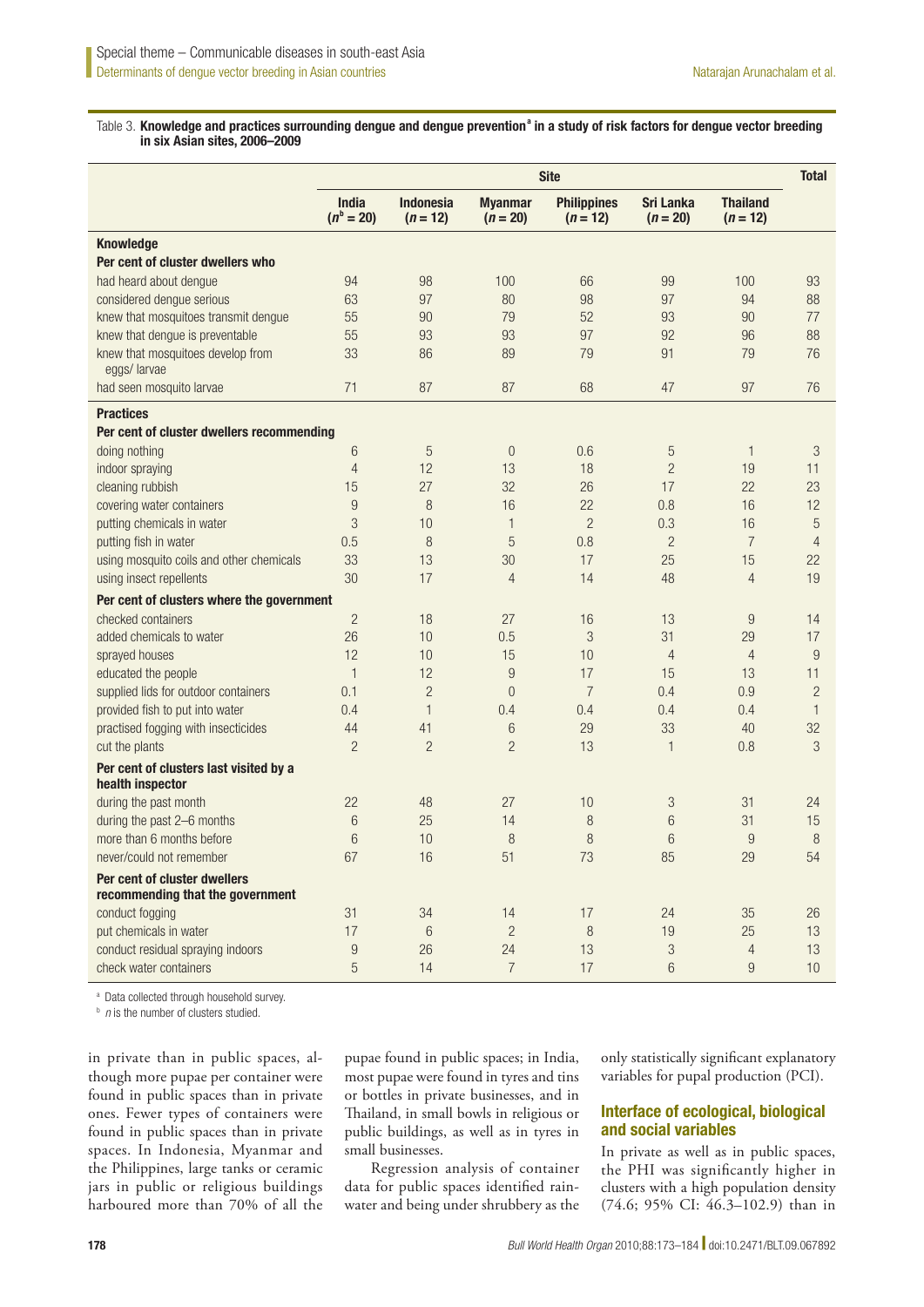#### Table 4. Vector breeding places and measures of vector production in buildings<sup>a</sup> in a study of risk factors for dengue vector breeding in six Asian sites, 2006–2009

| <b>Parameter</b>                                       | <b>Site</b>                    |                                |                                 |                                  |                                |                               |  |
|--------------------------------------------------------|--------------------------------|--------------------------------|---------------------------------|----------------------------------|--------------------------------|-------------------------------|--|
|                                                        | <b>India</b><br>$(n^{b} = 20)$ | <b>Indonesia</b><br>$(n = 12)$ | <b>Myanmar</b><br>$(n = 20)$    | <b>Philippines</b><br>$(n = 12)$ | <b>Sri Lanka</b><br>$(n = 20)$ | <b>Thailand</b><br>$(n = 12)$ |  |
| Container index <sup>c</sup>                           | 5.4                            | 10.7                           | 7.1                             | 12.9                             | 11.1                           | 7.6                           |  |
| House index <sup>d</sup>                               | 19.4                           | 33.1                           | 36.3                            | 16.6                             | 9.1                            | 30.2                          |  |
| Breteau index <sup>e</sup>                             | 28.1                           | 55.3                           | 65.9                            | 24.1                             | 11.3                           | 48.8                          |  |
| Total no. of water containers                          | 10511                          | 5420                           | 18510                           | 2319                             | 2063                           | 7804                          |  |
| Per cent of all containers located indoors             | 83.4                           | 51.5                           | 37.5                            | 42.8                             | 7.1                            | 62.2                          |  |
| Per cent of all containers filled with<br>tap water    | 95.0                           | 77.6                           | 81.6                            | 86.4                             | 53.6                           | 67.0                          |  |
| Most frequent container types<br>(% of all containers) | Plastic pot<br>(45.4)          | <b>Bucket</b><br>(26.0)        | Flower vase<br>(48.7)           | Drum/barrel<br>(38.7)            | Tin/bottle<br>(27.1)           | Ceramic jar<br>(50)           |  |
|                                                        | Metal container<br>(21.5)      | Cement tank<br>(25.7)          | Cement tank<br>(14.3)           | Ceramic jar<br>(32.5)            | <b>Bowl</b><br>(16.2)          | Cement tank<br>(13.7)         |  |
|                                                        | Drum/barrel<br>(10.5)          | Tin/bottle<br>(6.4)            | Drum<br>(12.4)                  | Coconut<br>(16.17)               | Plant axil<br>(11.7)           | <b>Bucket</b><br>(9.9)        |  |
| Total no. of pupae in all containers                   | 1652                           | 2324                           | 2155                            | 1478                             | 543                            | 453                           |  |
| Most productive container types<br>(% of all pupae)    | Cement tank<br>(39.9)          | Cement tank<br>(42.8)          | Spiritual flower bowl<br>(51.7) | Drum/barrel<br>(49.2)            | <b>Bowl</b><br>(41.6)          | Bucket/bowl<br>(38.9)         |  |
|                                                        | Drum/barrel<br>(14.0)          | Drum/barrel<br>(13.8)          | Cement tank<br>(19.5)           | Coconut<br>(18.8)                | Tin/bottle<br>(38.6)           | <b>Tyres</b><br>(14.6)        |  |
|                                                        | Grinding stone<br>(13.4)       | Flower vase<br>(12.5)          | Flower vase<br>(7.2)            | Ceramic jar<br>(9.8)             | Cement tank<br>(5.7)           | Tins/bottles<br>(10.8)        |  |

a Data collected through entomological survey, wet season only.

*n* is the number of clusters studied.

c Per cent of water containers positive for immature forms of *Aedes*.

d Per cent of inspected houses with at least one container positive for immature forms of *Aedes*.

e Number of containers positive for immature forms of *Aedes* per 100 inspected houses.

those with a low one (11.0; 95% CI: 7.8–14.1); in clusters with schools (42.7; 95% CI: 25.21–60.3) than in those without schools (14.4; 95% CI: 7.7–21.2); in clusters with religious sites (38.4; 95% CI: 23.8–52.9) than in those without them (11.8; 95% CI: 3.2–20.4); in clusters with houses separated from each other by an average distance of  $> 4$  m (35.4; 95% CI: 19.7–51.1) than in those separated by  $\leq 4$  m (11.6; 95% CI: 5.4–17.8). Across all study sites, people's knowledge about the dengue vectors was negatively correlated with the PHI (overall correlation coefficient: –0.6).

Other variables associated with a higher PHI but not significantly were middle or lower socioeconomic stratum; poor housing conditions; house with garden; residential area (as opposed to commercial area); presence of cemetery or garbage dump in the neighbourhood; availability of abundant piped water (the only exception being Myanmar); and the absence of vector control interventions.

## **Discussion**

## Factors determining dengue vector densities

Our spatial analysis of dengue vector abundance and its determining factors in randomly selected geographical units (clusters, neighbourhoods) has provided a more comprehensive understanding of vector ecology, specifically how it can vary and what are its common elements. Scholars and dengue programme managers are already familiar with some of the factors associated with high vector abundance, but they do not fully understand their relative importance and interaction. Key explanatory variables for dengue vector abundance were identified in our multicentre study and analysed in light of their relevance for control services.

The importance of climate (rainy season) for dengue virus transmission was obvious in all study sites: The positive temporal association between dengue incidence and rainfall ("dengue

season")<sup>31–33</sup> underlines the association between vector density and viral transmission. Dengue morbidity is positively associated with rainfall because the dengue vector proliferates more during the rainy season, when the relative humidity is high, even if water containers in and around households are not exposed to rainfall. Two vector-related groups of factors were important: accessibility of appropriate water sources for breeding and accessibility of human blood for feeding.

#### Water sources

Across all study sites, unused and unprotected outdoor containers in shaded areas were the highest contributors to pupal production.<sup>26,34,35</sup> They therefore require special attention by control services. Such containers were particularly accessible to vectors, as shown in our study by an increased PHI, where buildings were widely separated from each other, particularly by shaded areas. This implies that the higher social strata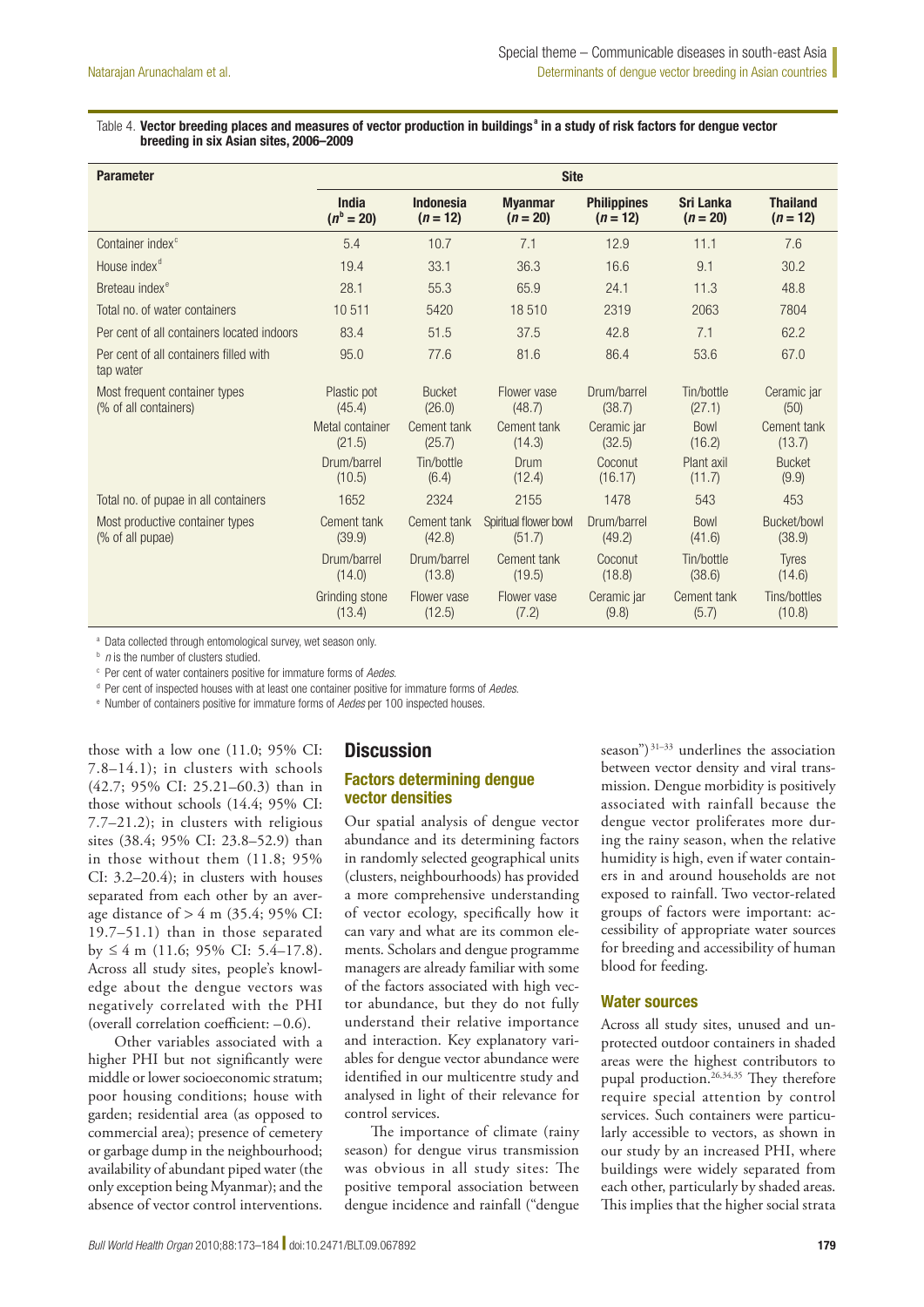may be at greater risk of viral transmission, particularly when not protected by air conditioning, fully glazed or screened windows, or locked doors, none of which was found in our study sites. Indoor containers outnumbered outdoor containers in our study (63.3% versus 36.7% of all water containers, respectively), yet they, along with containers that were filled with tap water, were less important sites for breeding and pupal production. This suggests that the vector prefers "natural", untreated water and reconfirms reports that rainwater-filled containers appeal to *A. aegypti* for breeding, even if they are indoors.<sup>26,27</sup> In the site in Sri Lanka small discarded containers were the main breeding places and the most productive for pupal development because they were seldom removed by infrequent waste disposal services and people did not commonly use larger water containers. The relationship between domestic water supply and pupal production is complex, since both an irregular supply of water and the absence of piped water can lead to greater water storage. Study sites with an irregular supply of piped water and sites without piped water (Myanmar) were had a higher PHI than other sites, although the differences not statistically significant. In general, public spaces contributed to pupal production

#### Table 5. Container characteristics significantly associated<sup>a</sup> with the number of pupae per container in a study of risk factors for dengue vector breeding in private spaces in six Asian sites, 2006–2009

| <b>Container</b>                   | Incidence rate ratio <sup>b</sup> | 95% CI         | P-value |
|------------------------------------|-----------------------------------|----------------|---------|
| not under shrubbery                | Reference                         |                |         |
| fully or partially under shrubbery | 0.51                              | $0.33 - 0.78$  | 0.002   |
| used during past 7 days            | Reference                         |                |         |
| not used during past 7 days        | 6.74                              | $4.37 - 10.37$ | < 0.001 |
| fully covered                      | Reference                         |                |         |
| partially covered                  | 3.79                              | $1.53 - 9.34$  | 0.004   |
| not covered                        | 2.58                              | $1.27 - 5.21$  | 0.008   |

CI, confidence interval.

<sup>a</sup> Results of negative binomial regression with clustering at the study cluster level.

<sup>b</sup> Example: the expected pupal count for containers not used in the past 7 days is 6.74 times higher than that for containers used in the past 7 days.

much less than domestic and peridomestic spaces, but schools and religious places provided many breeding opportunities for dengue vectors. Since only a few study clusters had cemeteries, their role in pupal production<sup>36,37</sup> could not be explored.

#### Vector feeding opportunities

The higher the population density in our study sites, the more the opportunities for feeding that mosquitoes had and the higher the vector abundance. Thus, control operations should target neighbourhoods endemic for dengue

with high population densities and crowded living conditions.

Two groups of factors were protective against high vector densities: people's knowledge and awareness of dengue and vector control activities.

The negative association between knowledge about the dengue vector and pupal counts is mediated by behaviour change,38–41 but the exact mechanisms leading from knowledge to such change and to reduced mosquito densities have yet to be explored. In our study, the use of mosquito coils and other domestic protective methods was frequent in

Table 6. Vector breeding and production in public spaces during the wet season in a study of risk factors for dengue vector breeding in six Asian sites, 2006–2009

| <b>Parameter</b>                                                         | <b>Site</b>                    |                                |                              |                                  |                                      |                                            |  |  |
|--------------------------------------------------------------------------|--------------------------------|--------------------------------|------------------------------|----------------------------------|--------------------------------------|--------------------------------------------|--|--|
|                                                                          | <b>India</b><br>$(n^a = 20)$   | <b>Indonesia</b><br>$(n = 12)$ | <b>Myanmar</b><br>$(n = 20)$ | <b>Philippines</b><br>$(n = 12)$ | <b>Sri Lanka</b><br>$(n = 20)$       | <b>Thailand</b><br>$(n = 12)$              |  |  |
| Most frequent type of public<br>space (per cent of all public<br>spaces) | <b>Business area</b><br>(48.9) | Public building<br>(48.1)      | Religious building<br>(57.0) | Public building<br>(52.4)        | Abandoned/<br>dumping area<br>(69.1) | Religious and<br>public building<br>(55.5) |  |  |
| Container index <sup>b</sup>                                             | 11.3                           | 10.9                           | 6.2                          | 43.6                             | 7.3                                  | 13.3                                       |  |  |
| Total no. of water containers                                            | 354                            | 457                            | 453                          | 133                              | 68                                   | 517                                        |  |  |
| Most frequent container type<br>(per cent of all container types)        | Ceramic jar<br>(29.1)          | Cement tank<br>(32.0)          | Flower vase<br>(41.5)        | Flower vase<br>(32.3)            | Tin/bottle<br>(29.4)                 | Cement tank<br>(22.4)                      |  |  |
|                                                                          | Drum<br>(16.4)                 | <b>Bucket</b><br>(25.4)        | Cement tank<br>(25.8)        | Coconut<br>(12.8)                | <b>Tyres</b><br>(17.6)               | Ceramic jar<br>(17.8)                      |  |  |
|                                                                          | <b>Bucket</b><br>(11.0)        | Tin/bottle<br>(14.0)           | Miscellaneous <sup>c</sup>   | Miscellaneous <sup>c</sup>       | Miscellaneous <sup>c</sup>           | <b>Miscellaneous</b>                       |  |  |
| Total no. of pupae                                                       | 264                            | 145                            | 69                           | 412                              | 15                                   | 95                                         |  |  |
| Most productive container type<br>(per cent of all pupae)                | Tyre<br>(43.6)                 | Cement tank<br>(70.3)          | Cement tank<br>(81.1)        | Ceramic jar<br>(52.7)            | Well<br>(100)                        | <b>Bowl</b><br>(30.5)                      |  |  |
|                                                                          | Tin/bottle<br>(21.6)           | Tyre<br>(18.6)                 | <b>Miscellaneous</b>         | Coconut<br>(14.6)                |                                      | Tyre<br>(28.4)                             |  |  |

a *n* is the number of clusters studied.

b Per cent of water containers positive for immature forms of *Aedes*.

c Small containers of different shapes.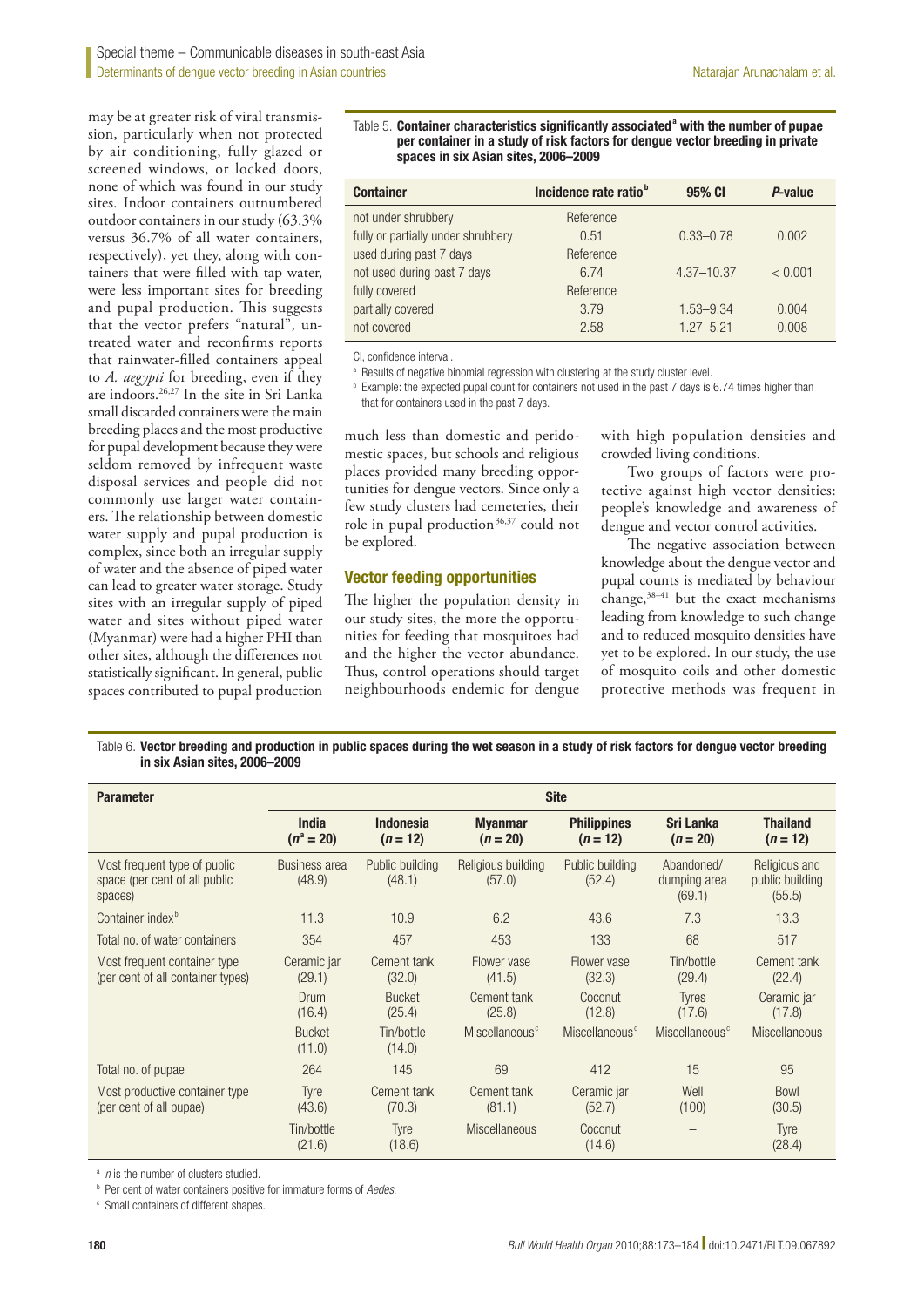more prosperous neighbourhoods in India and Sri Lanka, whose dwellers knew more about dengue than those in poorer areas, and other studies have shown similar findings.42–44

Vector control to reduce the availability of appropriate breeding sites by chemical or non-chemical interventions could not be analysed anywhere in our study except in Thailand, where recent larviciding had reduced vector breeding (as shown by the low larval indices), nearly eliminated pupal development, and, by inhibiting the development of pupae in the "usual" containers, caused adult vector production to shift to alternative ones (located indoors, filled with tap water and covered).

# Conclusion

The variables that influence vector breeding and the production of adult *Aedes* mosquitoes are many and complex, and the public health response should extend beyond larviciding or focal spraying.5 A change of paradigm in vector management seems essential. Traditionally, communities have looked to public vector control services to carry out the job, normally through insecticide fogging, but such services tend to apply a one-size-fits-all approach. For integrated vector management to succeed, ways must be found to stimulate communities, as well as their political and religious leaders, to join the battle against dengue. Close interaction between communities and municipal vector control services is critical for the success of dengue vector control.

Several specific messages for vector control programmes can be derived from this study. Productive container types have to be identified and targeted in each setting,<sup>8</sup> with special attention to those that are outdoors, unused, uncovered and in shade. In premises whose local dwellers do not allow control programme inspectors to enter their houses, eliminating or treating unprotected and abandoned outdoor containers can still make a big difference. Covering water containers is effective against vector breeding only if the cover offers full protection. This is only possible, however, with the use of certain modern synthetic water deposits that can be sealed off or of insecticide treated materials.4,11 Public spaces and commercial areas are important contributors to dengue vector production, although less so than domestic and peridomestic spaces. Schools, places of worship and potentially cemeteries (not included in this study) must also be monitored carefully for *Aedes* breeding.  $\blacksquare$ 

#### Acknowledgements

The authors are grateful to the following staff members for their support of the study: *Special Programme for Research and Training in Tropical Diseases, WHO:* Dr Shibani Bandyopadhyay; *India*: Prof. Miriam Samuel, Department of Social Work, Madras Christian College; *Indonesia*: Iwan Ariawan, Department of Biostatistics, University of Indonesia; Sitti Rahmah Umniyati, Faculty of Medicine, Gadjah Mada University; Citraningsih Yuniarti, Yogyakarta City Health Office; *Myan-* *mar*: Dr Pe Than Htun and Dr Tin Oo, Department of Medical Research (Lower Myanmar) Dr Than Win (Vector Borne Disease Control Programme, Department of Health) and Township Dengue Control Committees from North Dagon and Insein and Dr W Tun Lin; *Philippines*: Ferdinand Salazar, Research Institute for Tropical Medicine, FCC; Jesua Marcos, Social Development Research Center, De La Salle Univesity; *Thailand*: Piyarat Butraporn, Department of Social and Environmental Medicine, Faculty of Tropical Medicine, Mahidol University; Surachart Koyardun; *Sri Lanka*: AR Wickramasinghe, K Karunatilake, NK Gunawardena, Menaka Hapugoda, Nilmini Gunawardena and UA Chandrasena, University of Kelaniya.

Funding: The Special Programme for Research and Training in Tropical Diseases at the World Health Organization, in collaboration with WHO's Regional Offices for South-East Asia and the Western Pacific, formed a partnership with the EcoHealth Programme of the International Development Research Centre (IDRC) of Canada to develop the research programme that supported the field work underlying this paper. IDRC's grant no. 102741–001 to TDR supported much of this programme. The study provided the opportunity for multidisciplinary teams to work and grow together. Three partner meetings and two site visits were used to develop the joint protocol and ensure its correct implementation.

Competing interests: None declared.

## Résumé

## Déterminants écologiques, biologiques et sociaux conditionnant la reproduction des vecteurs de la dengue : étude menée en zone urbaine et périurbaine dans plusieurs pays d'Asie

Objectif Étudier les schémas de reproduction des vecteurs de la dengue dans diverses conditions et dans des espaces publics et privés, rechercher les facteurs écologiques, biologiques et sociaux impliqués dans la reproduction de ces vecteurs et la transmission virale et déterminer les principales implications pour la lutte antivectorielle.

Méthodes Dans six grandes villes ou zones périurbaines d'Asie, une équipe a sélectionné au hasard des groupes urbains pour mener des enquêtes auprès des ménages standardisées, des enquêtes de voisinage et des enquêtes entomologiques. Les équipes ont recueilli des informations sur les sites de reproduction des vecteurs, les connaissances des habitants, les attitudes et les pratiques à propos de la dengue et les caractéristiques des zones étudiées. Tous les lieux ont été inspectés ; les équipes ont utilisé les indices larvaires pour évaluer sur le plan quantitatif les sites de reproduction vectorielle et le décompte des pupes pour identifier les types d'objets renfermant de l'eau les plus productifs et pour servir de mesure indirecte de l'abondance des vecteurs adultes.

Résultats Les sites de reproduction les plus productifs étaient les objets renfermant de l'eau situés à l'extérieur, en particulier lorsqu'ils étaient dépourvus de couvercle, sous des broussailles et inutilisés pendant au moins une semaine. Les zones péridomestiques et intradomestiques jouaient un rôle beaucoup plus important dans la production de pupes que les espaces commerciaux et publics autres que les écoles et les édifices religieux. Une association complexe, mais non significative, a été relevée entre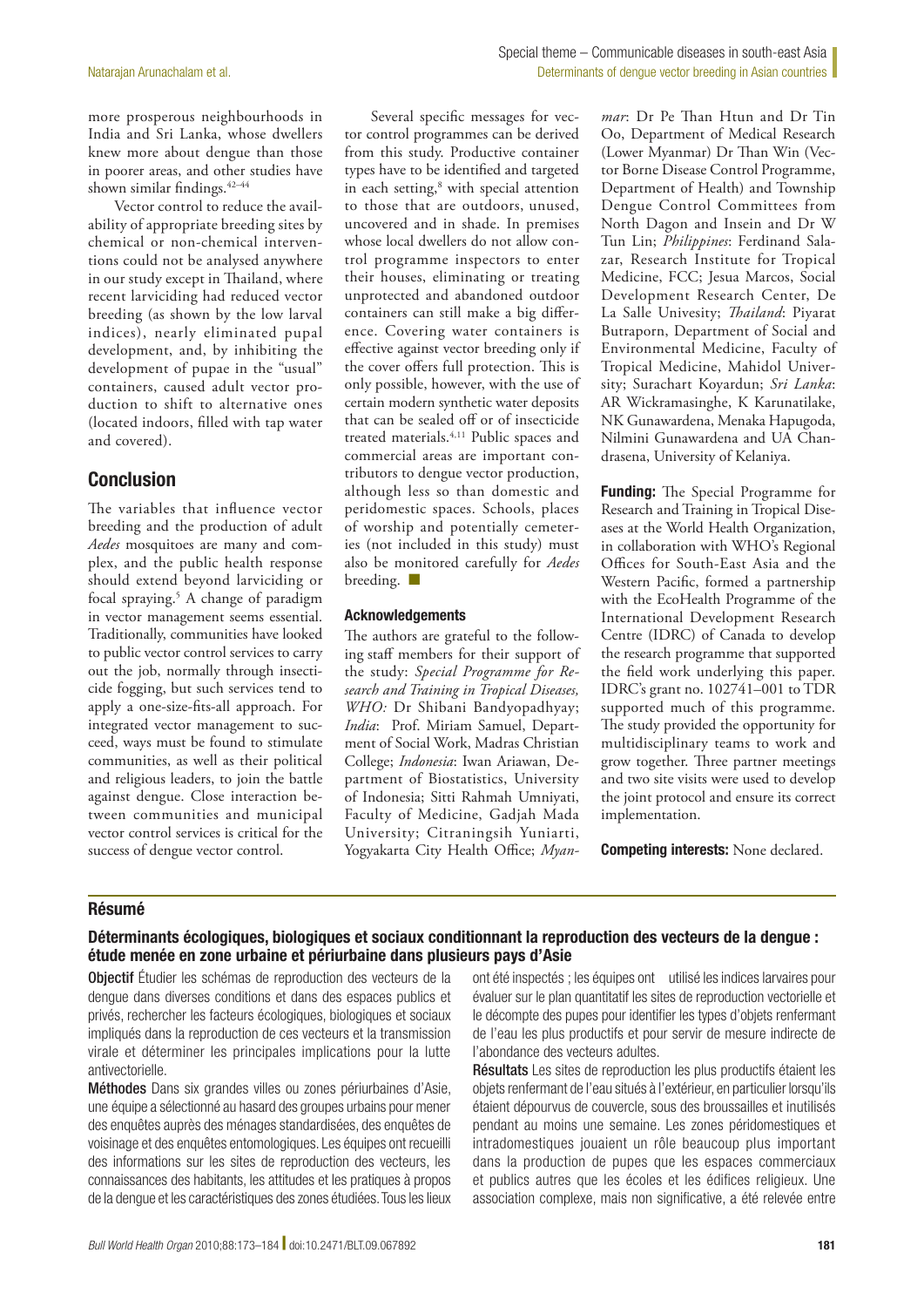l'approvisionnement en eau et le nombre de pupes décomptées et on a constaté un lien entre le manque de services d'élimination des déchets et une plus grande abondance des vecteurs sur un site seulement. La présence de meilleures connaissances sur la dengue et sa transmission chez les habitants était également associée à une reproduction et à une production plus limitées des vecteurs. Les mesures de lutte antivectorielle (principalement l'application de larvicide sur le site) ont permis de réduire substantiellement les nin de larves et de pupes et a «déplacé» la reproduction des moustiques vers d'autres récipients.

Conclusion Un ensemble interactif complexe de facteurs influe sur la reproduction et la production de moustiques *Aedes aegypti* adultes. Ainsi, pour gérer efficacement les populations vectorielles, une réponse de santé publique globale, allant au-delà des traitements larvicides de routine ou de la pulvérisation focale, est indispensable.

#### Resumen

## Determinantes ecobiosociales de la reproducción del vector del dengue: estudio multipaís en zonas urbanas y semiurbanas de Asia

Objetivo Estudiar las características de la reproducción del vector del dengue en diversas condiciones en espacios públicos y privados; investigar los aspectos ecológicos, biológicos y sociales (ecobiosociales) que intervienen en la reproducción del vector y la transmisión del virus, y determinar las principales implicaciones para la lucha antivectorial.

Métodos En cada una de las seis zonas urbanas o periurbanas de Asia estudiadas, un equipo seleccionó al azar conglomerados urbanos para realizar encuestas de hogares normalizadas, encuestas basales del vecindario y estudios entomológicos. Reunieron información sobre los criaderos de vectores, los conocimientos de la gente al respecto, las actitudes y prácticas relacionadas con el dengue, y las características de las zonas estudiadas. Se inspeccionaron todos los locales, y se usaron los índices larvarios para cuantificar los criaderos del vector, y el número de pupas para distinguir el tipo de contenedores de agua productivos y como indicador sustitutivo de la abundancia de vectores adultos.

Resultados Los criaderos de vectores más productivos fueron los contenedores de agua situados al aire libre, sobre todo los que estaban sin cubrir o debajo de arbustos, y los que no habían sido utilizados por lo menos en una semana. Las áreas peridomésticas e intradomésticas contribuían a la producción de pupas mucho más que los espacios comerciales y públicos, exceptuando las escuelas y los centros religiosos. Se observó una relación compleja aunque no significativa entre el suministro de agua y el número de pupas, y la falta de servicios de evacuación de desechos se asoció a una mayor abundancia de vectores en un solo sitio. La posesión de mayores conocimientos sobre el dengue y su transmisión se asoció a una menor reproducción y producción de mosquitos. Las medidas de lucha antivectorial (principalmente la aplicación de larvicidas en un sitio) lograron reducir sustancialmente el número de larvas y pupas y «empujaron» los criaderos de mosquitos hacia otros contenedores.

Conclusión La reproducción del vector y la producción de *Aedes aegypti* adulto dependen de una compleja interacción de factores. En consecuencia, para lograr controlar eficazmente los vectores, es fundamental articular una respuesta de salud pública que no se limite a la aplicación de larvicidas o el rociamiento focalizado.

## **ملخص**

## **املحددات اإليكولوجية والحيوية واالجتامعية لتكاثر نواقل الدنك: دراسة لعدد من البلدان يف املدن واملناطق املحيطة باملدن يف آسيا**

تستخدم لمدة لا تقل عن أسبوع. أما الأماكن المحيطة بالمنازل وداخلها فكانت لها أهمية أكرب بالنسبة إلنتاج الخادرات من األماكن التجارية أو األماكن ُ العامة باستثناء املدارس واملرافق الدينية. ووجدت عالقة معقدة لكن ال يعتد بها إحصائياً َ بني إمداد املياه والعد الخادري، وارتبط قصور خدمات التخلص من الفضالت مع املعدالت العالية لكرثة عدد النواقل يف موقع واحد فقط. وارتبطت وفرة املعارف حول الدنك وانتقال العدوى به مع انخفاض معدالت تكاثر وإنتاج البعوض. وقد أدت إجراءات مكافحة النواقل )وبدرجة رئيسية باستخدام مبيدات البرقات فى موقع واحد) إلى انخفاض ملموس للبرقات ونتائج العدَ الخادري، مما "دفع" بعمليات تكاثر البعوض إلى الانتقال إلى أوعية بديلة أخرى.

**االستنتاج:** خلصت الدراسة إىل أن تكاثر النواقل وإنتاج النواقل البالغة من الزاعجة المصرية يتأثران بعوامل معقدة ومتشابكة، ولذا كان من الضروري لتحقيق مكافحة فعالة للنواقل، أن يكون هناك استجابة صحية عمومية تتعدى الاستخدام الروتيني لمبيدات البرقات أو الرش البؤري. **الغرض:** دراسة أمناط تكاثر نواقل الدنك يف مختلف الظروف يف األماكن العامة والخاصة، والكشف عن العوامل الإيكولوجية والحيوية والاجتماعية املؤثرة يف تكاثر النواقل وانتقال العدوى بفريوس هذا املرض، وتحديد النتائج الرئيسية ملكافحة النواقل.

**الطريقة:** يف ست مدن آسيوية، انتقى فريق البحث عشوائياً مناطق من املدن واألماكن املحيطة بها إلجراء مسوحات منزلية معيارية، ومسوحات عن خلفية المناطق المجاورة لها، إضافة إلى إجراء مسوحات الحشرات. وجمع فريق الباحثني معلومات حول مناطق تكاثر النواقل، ومعارف ومواقف وممارسات الناس المتعلقة بالدنك، وما تتميز به المناطق التي خضعت للدراسة. وفُحصت جميع الأماكن؛ واستُخدِمت مناسب اليرقات للتحديد الكمي ألماكن تكاثر النواقل، والتعداد الخادري لتحديد أمناط أوعية املياه املنتجة لهذه النواقل، وكطريقة بديلة لقياس وفرة النواقل البالغة.

**املوجودات:** كانت أكرث مواقع تكاثر النواقل هي أوعية املياه املوضوعة خارج المنازل، ولاسيما الأوعية غبر المغطاة، أو الموضوعة تحت الأشجار، أو التي لم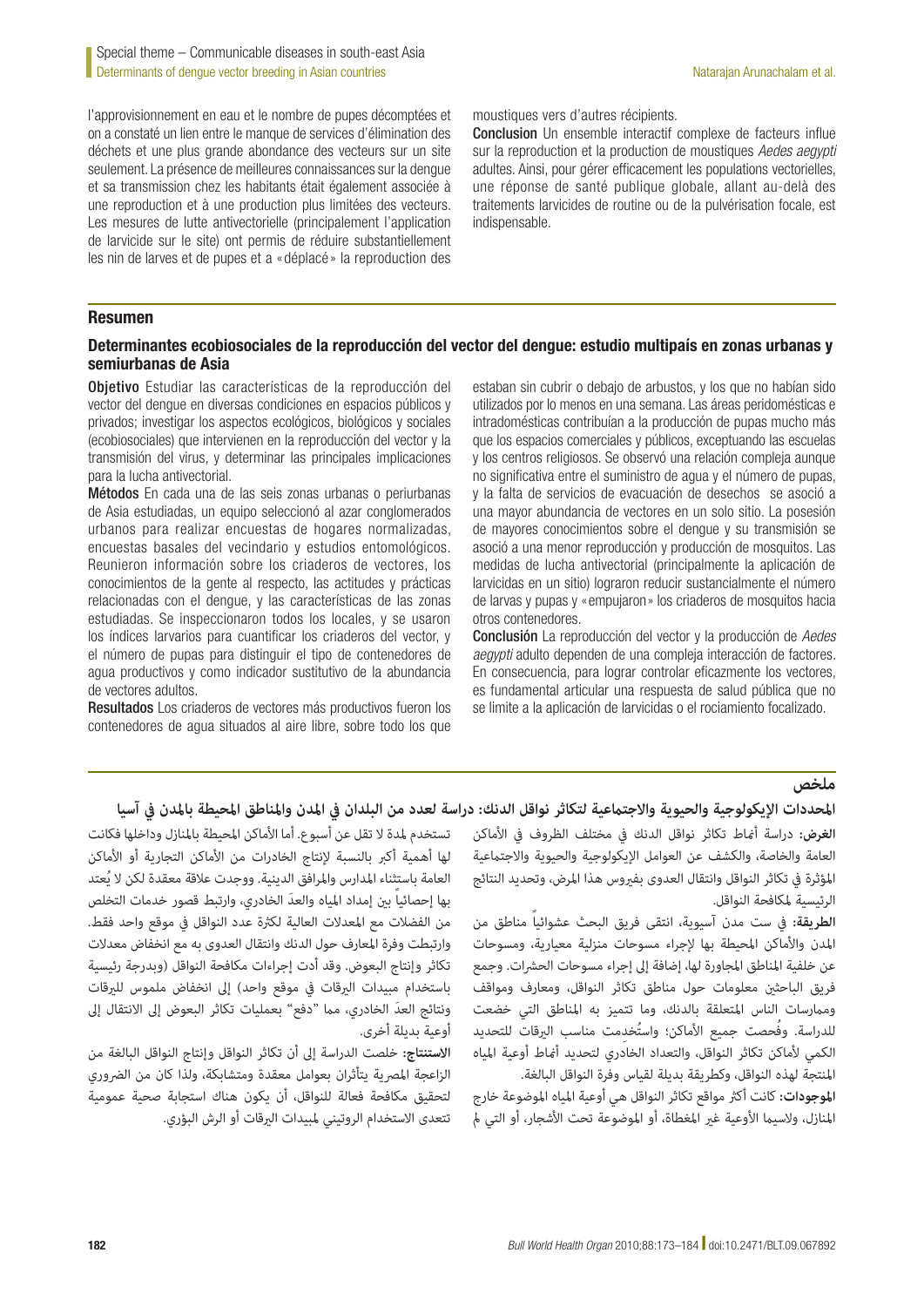#### References

- 1. Suaya JA, Shepard DS, Siqueira JB, Martelli CT, Lum LCS, Tan LH, et al. Cost of dengue cases in eight countries in the Americas and Asia: a prospective study. *Am J Trop Med Hyg* 2009;80:846-55. PMID:19407136
- 2. Garg P, Nagpal J, Khairnar P, Seneviratne SL. Economic burden of dengue infections in India. *Trans R Soc Trop Med Hyg* 2008;102:570-7. doi:10.1016/j.trstmh.2008.02.015 PMID:18402995
- 3. Nathan MB, Dayal-Drager R. *Recent epidemiological trends, the global strategy and public health advances in dengue: report of the Scientific Working Group on Dengue*. Geneva: World Health Organization; 2006 (TDR/ SWG/08).
- 4. McCall PJ, Kittayapong P. *Control of dengue vectors: tools and strategies: report of the Scientific Working Group on Dengue*. Geneva: World Health Organization; 2006 (TDR/SWG/08).
- 5. Horstick O, Runge-Ranzinger S, Nathan MB, Kroeger A. Dengue vector control services: how do they work? A systematic literature review and country case studies. *Trans R Soc Trop Med Hyg* 2010;104.
- 6. Nathan MB. Critical review of Aedes aegypti control programs in the Caribbean and selected neighboring countries. *J Am Mosq Control Assoc* 1993;9:1-7. PMID:8468568
- 7. Toledo ME, Baly A, Vanlerberghe V, Rodriguez M, Benitez JR, Duvergel J, et al. The unbearable lightness of technocratic efforts at dengue control. *Trop Med Int Health* 2008;13:728-36. PMID:18578806
- 8. Tun-Lin W, Lenhart A, Vu Sinh N, Rebollar-Téllez E, Morrison AC, Barbazan P, et al. Reducing costs and operational constraints of dengue vector control by targeting productive breeding places: a multi-country non-inferiority cluster randomized trial. *Trop Med Int Health* 2009;14:1143-53. doi:10.1111/ j.1365-3156.2009.02341.x PMID:19624476
- 9. Chang Moh Seng, ToSetha, Nealon J, Socheat D, Ngan Chantha, Nathan MB. Community-based use of larvivorous fish *Poecilia reticulata* to control the dengue vector Aedes aegypti in domestic water storage containers in rural Cambodia. *J Vector Ecol* 2008;33:139-44. doi:10.3376/1081- 1710(2008)33[139:CUOTLF]2.0.CO;2 PMID:18697316
- 10. Hahn TT, Hill PS, Kay BH, Tran Minh Q. Development of a framework for evaluating the sustainability of community-based dengue control projects. *Am J Trop Med Hyg* 2009;80:312-8. PMID:19190231
- 11. Kroeger A, Lenhart A, Ochoa M, Villegas E, Levy M, Alexander N, et al. Effective control of dengue vectors with curtains and water container covers treated with insecticide in Mexico and Venezuela: cluster randomised trials. *BMJ* 2006;332:1247-52. doi:10.1136/bmj.332.7552.1247
- 12. Seng CM, Setha T, Nealon J, Chantha n, Socheat D, Nathan MB. The effect of long lasting insecticidal water container covers on field populations of Aedes aegypti (L.) mosquitoes in Cambodia. *J Vector Ecol* 2008b;33:333-41. doi:10.3376/1081-1710-33.2.333 PMID:19263854
- 13. Getis A, Morrison AC, Gray K, Scott TW. Characteristics of the spatial pattern of the dengue vector Aedes aegypti, in Iquitos, Peru. *Am J Trop Med Hyg* 2003;69:494-505. PMID:14695086
- 14. Reiter P. Oviposition, dispersal, and survival in Aedes aegypti: Implications for the efficacy of control strategies. *Vector Borne Zoonotic Dis* 2007;7:261-73. doi:10.1089/vbz.2006.0630 PMID:17627447
- 15. Suaya JA, Shepard DS, Chang MS, Caram M, Hoyer S, Socheat D, et al. Costeffectiveness of annual targeted larviciding campaigns in Cambodia against the dengue vector Aedes aegypti. *Trop Med Int Health* 2007;12:1026-36. PMID:17875014
- 16. Mani TR, Arunachalam N, Rajendran R, Satyanarayana K, Dash AP. Efficacy of thermal fog application of deltacide, a synergized mixture of opyrethroids, against Aedes aegypti, the vector of dengue. *Trop Med Int Health* 2005; 10:1298-304. PMID:16359411
- 17. Heintze C, Velasco Garrido M, Kroeger A. What do community-based dengue control programmes achieve? A systematic review of published evaluations. *Trans R Soc Trop Med Hyg* 2007;101:317-25. doi:10.1016/j. trstmh.2006.08.007 PMID:17084427
- 18. Erlanger TE, Keiser J, Utzinger J. Effect of dengue vector control interventions on entomological parameters in developing countries: a systematic review and meta-analysis. *Med Vet Entomol* 2008;22:203-21. doi:10.1111/j.1365- 2915.2008.00740.x PMID:18816269
- 19. Nathan MB, Focks D, Kroeger A. Pupal/demographic surveys to inform dengue-vector control. *Ann Trop Med Parasitol* 2006;100:S1-3. doi:10.1179/136485906X105462 PMID:16630386
- 20. Focks DA, Chadee DD. Pupal survey: an epidemiologically significant surveillance method for Aedes aegypti. An example using data from Trinidad. *Am J Trop Med Hyg* 1997;56:159-67. PMID:9080874
- 21. *Strengthening implementation of the global strategy for dengue fever/ dengue haemorrhagic fever prevention and control. Report of the informal consultation in Geneva, Switzerland, 18-20 October 1999*. Geneva: World Health Organization; 2002 (Document WHO/CDS(DEN)/IC/2000.1).
- 22. Focks D. *A review of entomological sampling methods and indicators for dengue vectors*. Geneva: World Health Organization; 2004 (TDR/IDE/ Den/03.1).
- 23. Arredondo-Jiménez JI, Valdez-Delgado KM. Aedes aegypti pupal/demographic surveys in southern Mexico: consistency and practicality. *Ann Trop Med Parasitol* 2006;100 suppl 1;S17-32. doi:10.1179/136485906X105480 PMID:16630388
- 24. Lenhart AE, Castillo CE, Oviedo M, Villegas E. Use of pupal/demographic survey technique to identify the epidemiologically important types of containers producing Aedes aegypti (L.) in a dengue endemic area of Venezuela. *Ann Trop Med Parasitol* 2006;100:S53-9. doi:10.1179/136485906X105516 PMID:16630391
- 25. Seng CM, Setha T, Nealon J, Socheat D. Pupal sampling for Aedes aegypti (L.) surveillance and potential stratification of dengue high risk area in Cambodia. *Trop Med Int Health* 2009;14:1233-40. doi:10.1111/j.1365- 3156.2009.02368.x PMID:19708900
- 26. Morrison AC, Sihuincha M, Stancil JD, Zamora E, Astete H, Olson JG, et al. Aedes aegypti (Diptera: Culicidae) production from non-residential sites in the Amazonian city of Iquitos, Peru. *Ann Trop Med Parasitol* 2006;100:73-86. doi:10.1179/136485906X105534 PMID:16630393
- 27. Focks D, Alexander N. *Multicountry study of Aedes aegypti pupal productivity survey methodology*. Geneva: World Health Organization; 2006 (TDR/IRM/ DEN/06.1).
- 28. Troyo A, Fuller DO, Calderón-Arguedas O, Beier JC. A geographical sampling method for surveys of mosquito larvae in an urban area using highresolution satellite imagery. *J Vector Ecol* 2007;33:1-7. doi:10.3376/1081- 1710(2008)33[1:AGSMFS]2.0.CO;2
- 29. Tun-Lin W, Kay BH, Burkot TR. Quantitative sampling of immature Aedes aegypti in metal drums using sweep net and dipping methods. *J Am Mosq Control Assoc* 1994;10:390-6. PMID:7807082
- 30. Knox TB, Yen NT, Nam VS, Gatton ML, Kay BH, Ryan PA. Critical evaluation of quantitative sampling methods for Aedes aegypti (Diptera: Culicidae) immatures in water storage containers in Vietnam. *J Med Entomol* 2007; 44:192-204. doi:10.1603/0022-2585(2007)44[192:CEOQSM]2.0.CO;2 PMID:17427686
- 31. Fuller DO, Troyo A, Beier JC. El Niño southern oscillation and vegetation dynamics as predictors of dengue fever cases in Costa Rica. *Environ Res Lett* 2009;4:140111-8. doi:10.1088/1748-9326/4/1/014011 PMID:19763186
- 32. Johannson MA, Dominici F, Glass GE. Local and global effects of climate on dengue transmission in Puerto Rico. *PLoS Neg Trop.Dis.* 2009;3:e382. doi:10.1371/journal.pntd.0000382
- 33. Foo LC, Lim TW, Lee HL, Fang R. Rainfall, abundance of Aedes and dengue infection in Selangor, Malaysia. *South East Asian J Trop Med Pub Health* 1985;16:560-8.
- 34. Tun-Lin W, Burkot TR, Kay BH. Effects of temperature and larval diet on development rates and survival of the dengue vector Aedes aegypti in north queensland, Australia. *Med Vet Entomol* 2000;14:31-7. doi:10.1046/j.1365- 2915.2000.00207.x PMID:10759309
- 35. Barrera R, Amador M, Clark GG. Ecological factors influencing Aedes aegypti (Diptera: Culicidae) productivity in artificial containers in Salinas, Puerto Rico. *J Med Entomol* 2006;43:484-92. doi:10.1603/0022-2585(2006)43[484:EFI AAD]2.0.CO;2 PMID:16739405
- 36. Abe M, McCall PJ, Lenhart A, Villegas E, Kroeger A. The Buen Pastor Cemetery in Trujillo Venezuela: Measuring Dengue Vector Output from A Public Area. *Trop Med Int Health* 2005;10:597-603. doi:10.1111/j.1365- 3156.2005.01428.x PMID:15941424
- 37. Schultz GW. Cemetery vase breeding of dengue vectors in Manila, Republic of the Philippines. *J Am Mosq Control Assoc* 1989;5:508-13.
- 38. Clark GG, Nieves H, Bonilla L, Seda H. Community and civic organizations join for dengue prevention in Mayaguez, Puerto Rico. *J Am Mosq Control Assoc* 1992;8:317.